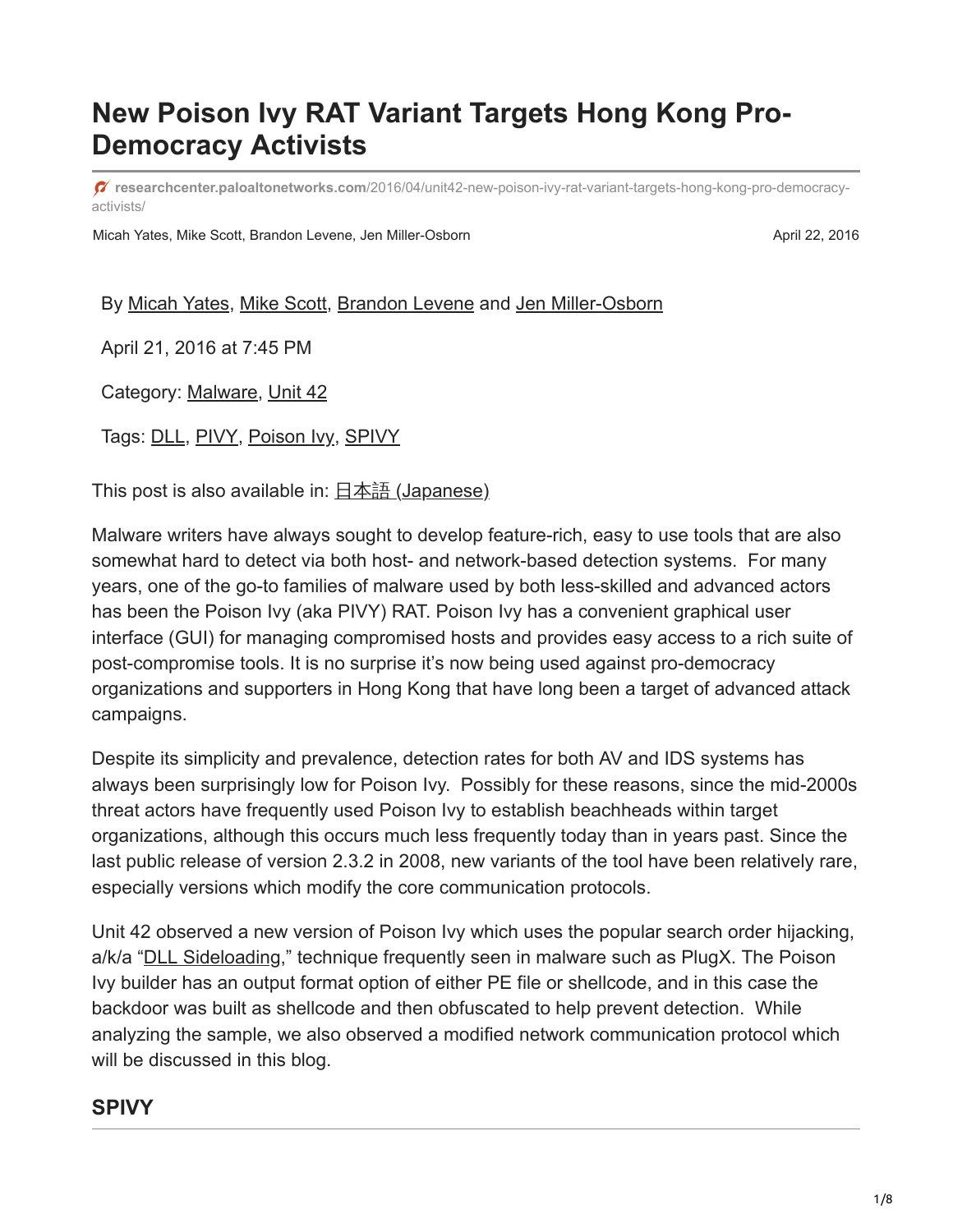In March, Unit 42 observed this new Poison Ivy variant we've named SPIVY being deployed via weaponized documents leveraging CVE-2015-2545. All of the decoy document themes involved recent Hong Kong pro-democracy events. In all of the samples we've found to date the exploit drops a self-extracting RAR which contains three files:

- exe a legitimate, signed executable which is used to side-load the malware DLL
- dll the malware DLL loaded by RasTls.exe, which then loads the Poison Ivy shellcode file
- hlp the encoded shellcode Poison Ivy backdoor.

Both identified C2 domains are third-levels off of leeh0m[.]org, which was created in late February 2016, less than a month before the attacks.



*Figure 1. Malicious RARs and the three files within*

In addition to the new variant we discovered, Japan's Computer Emergency Response Team Coordination Center (JPCERTCC) published a [blog](http://blog.jpcert.or.jp/2015/07/poisonivy-adapts-to-communicate-through-authentication-proxies.html) last July on a different new variant. That variant is also side-loaded from a legitimate executable and stub DLL, but the shellcode isn't encoded the same way as SPIVY. JPCERTCC didn't comment on who was being targeted in their blog, but it is notable that two distinct Poison Ivy variants have recently appeared, several years after the tool largely fell out of common use by advanced actors.

# **SPIVY Analysis**

We believe the samples dropped have a direct connection to older Poison Ivy RATs based off of the behaviors and code reuse present in the shellcode loaded by the samsung.hlp file within the RAR. Once decoded, the shellcode is launched by ssMUIDLL.dll.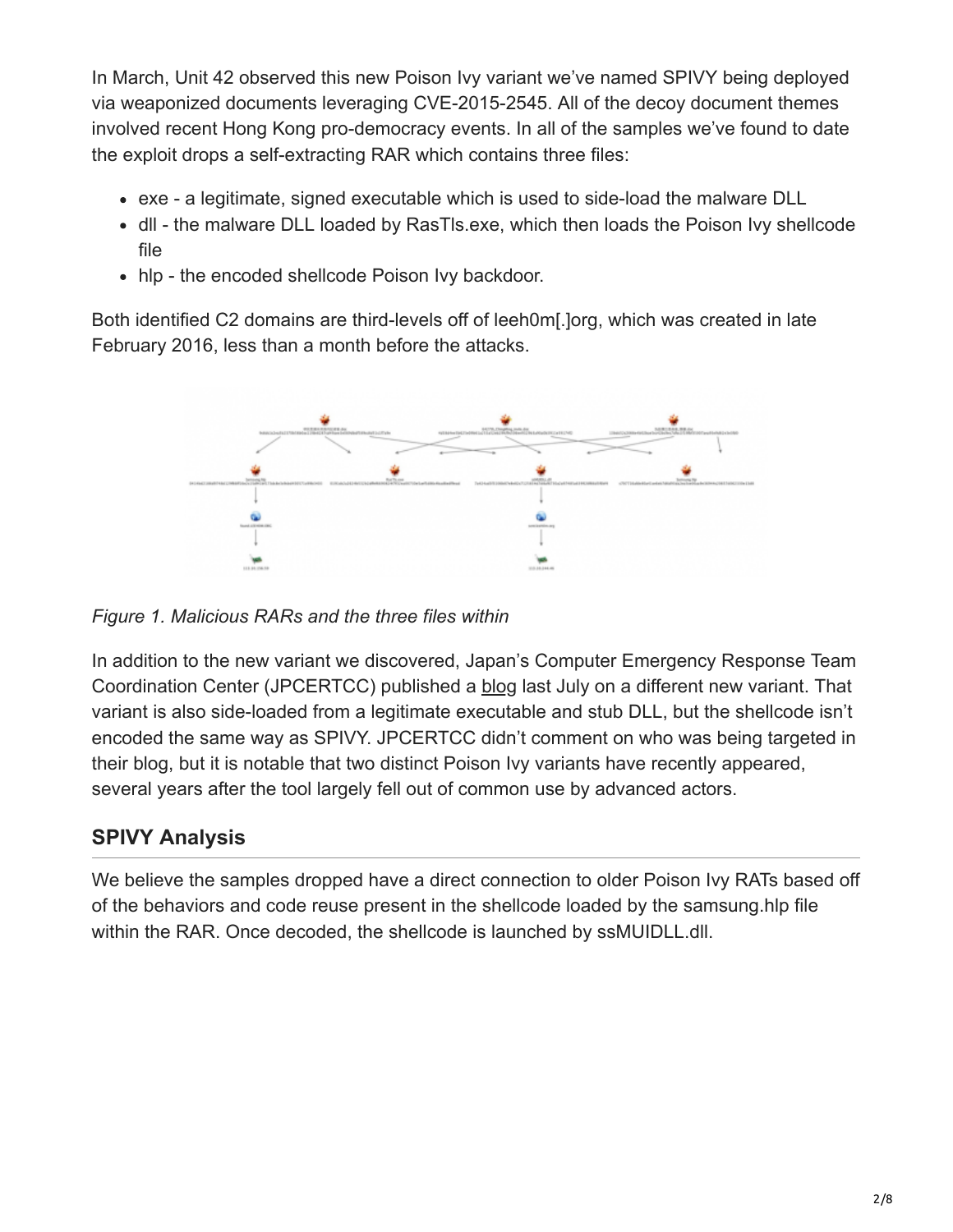| ▜▗≺█                                   |          |  |               |                                        |
|----------------------------------------|----------|--|---------------|----------------------------------------|
| 10001CA9<br>10001CA9                   |          |  | loc_10001CA9: |                                        |
| 10001CA9 8A 0C 07<br>10001CAC 80 C1 99 |          |  | mov<br>add    | cl, [edi+eax]                          |
| <b>BB81CAF</b>                         | 80 F1 D4 |  | xor           | cl, 99h<br>c1.                         |
| 10001CB2 80 E9 33<br>10001CB5 88 0C 07 |          |  | sub<br>mov    | c1.33h<br>[edi+eax], cl                |
| 10001CB8 40<br>10001CB9 3D 00 00 10 00 |          |  | inc<br>cmp    | eax<br>$c1 = 0000005C$<br>eax. 100000h |
| 10001CBE 7C E9                         |          |  | jl            | short loc_10001CA9                     |
|                                        |          |  |               |                                        |

*Figure 2. The encoded shellcode is decoded with a single byte addition of 0x99, XOR with 0xD4, then subtract 0x33.*

The SPIVY RAT uses the same API call table generation historically used by Poison Ivy. Shown below is a comparison of a PIVY sample from 2008 and our newer SPIVY sample on the right. Both have the exact same API call table function.



*Figure 3. PIVY sample from 2008 and SPIVY variant with the same API call table function.*

Unlike previous versions of Poison Ivy which utilize a fixed 256 byte challenge-response handshake, this new version generates a payload that has been prepended with anywhere from 1 to 16 bytes of pseudo-random data (plus control bytes), the 1st byte of which gives the length of the padding before the start of the 256 byte handshake. In the example below the first byte (0x09) tells the Poison Ivy controller to ignore the following 9 bytes (which were nulled out below for illustration purposes), plus one more byte which holds the first byte multiplied by 2 (0x09  $X$  2 = 0x12). Two control bytes, plus the 9 random, plus the 256 byte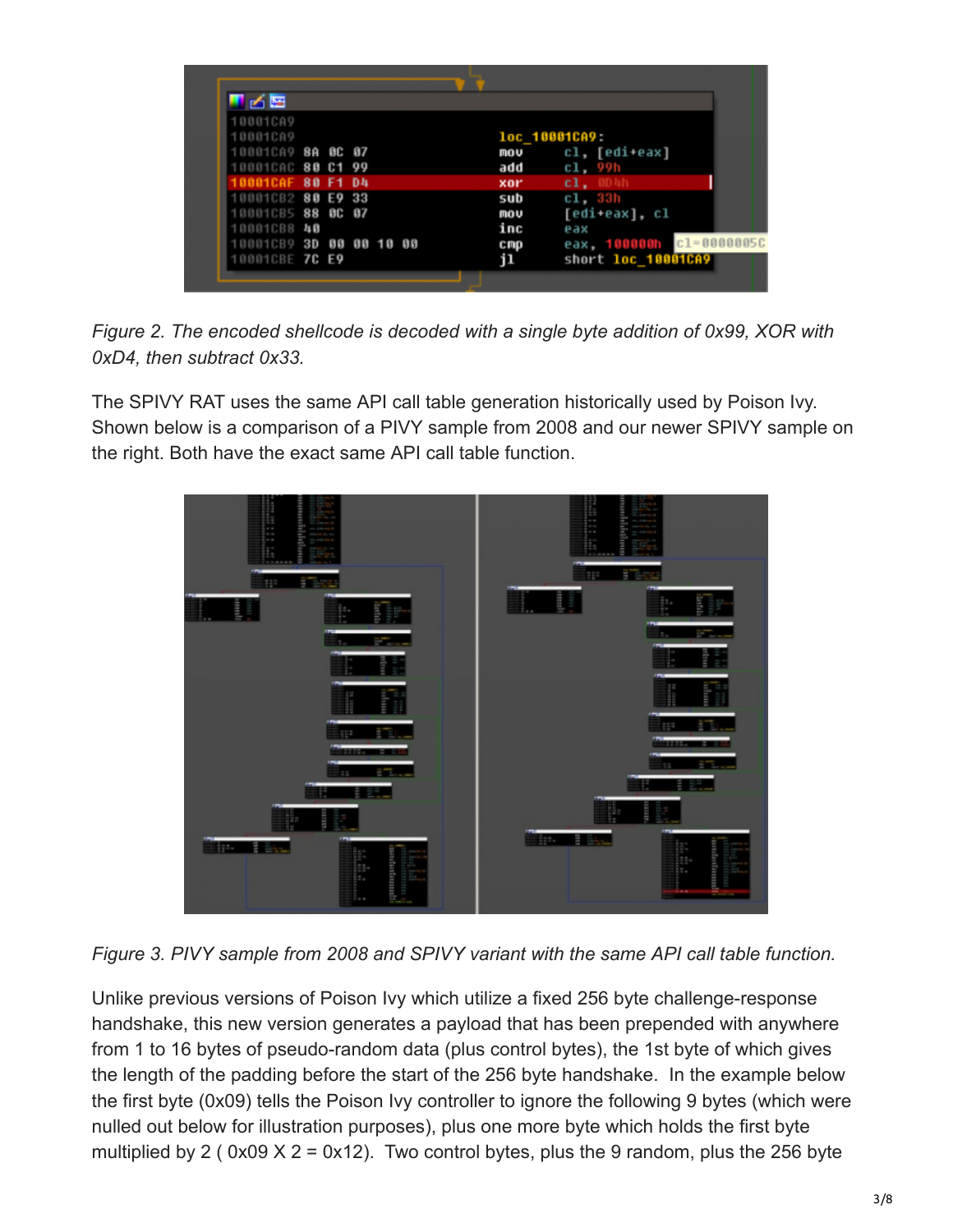handshake gives us 267 total bytes. The Poison Ivy protocol has been very well documented in previous [research](http://blog.conixsecurity.fr/wp-content/uploads/2013/10/Poison-Ivy-RAT-conf-comms.pdf) by Conix Security and others, and in these samples the remainder of the protocol remains unchanged.

| <b>Follow TCP Stream</b>                                                                                                                                                                                 |                                                                                                                                                                                                                         |                                                                                                                                                                                                                                           |                                                                                                                                                                                                                                              |                                                                                                                                                                                                                               |                                                                                                                                                                                                        |                                                                                                                                                                                                                         |                                                                                                                                                                                                                                     |                                                                                                                                                                                                                      |                                                                                                                                                                                                  |                                                                                                                                                                                                  |         | $   x$ $-$ |
|----------------------------------------------------------------------------------------------------------------------------------------------------------------------------------------------------------|-------------------------------------------------------------------------------------------------------------------------------------------------------------------------------------------------------------------------|-------------------------------------------------------------------------------------------------------------------------------------------------------------------------------------------------------------------------------------------|----------------------------------------------------------------------------------------------------------------------------------------------------------------------------------------------------------------------------------------------|-------------------------------------------------------------------------------------------------------------------------------------------------------------------------------------------------------------------------------|--------------------------------------------------------------------------------------------------------------------------------------------------------------------------------------------------------|-------------------------------------------------------------------------------------------------------------------------------------------------------------------------------------------------------------------------|-------------------------------------------------------------------------------------------------------------------------------------------------------------------------------------------------------------------------------------|----------------------------------------------------------------------------------------------------------------------------------------------------------------------------------------------------------------------|--------------------------------------------------------------------------------------------------------------------------------------------------------------------------------------------------|--------------------------------------------------------------------------------------------------------------------------------------------------------------------------------------------------|---------|------------|
| Stream Content                                                                                                                                                                                           |                                                                                                                                                                                                                         |                                                                                                                                                                                                                                           |                                                                                                                                                                                                                                              |                                                                                                                                                                                                                               |                                                                                                                                                                                                        |                                                                                                                                                                                                                         |                                                                                                                                                                                                                                     |                                                                                                                                                                                                                      |                                                                                                                                                                                                  |                                                                                                                                                                                                  |         |            |
| 00000000<br>00000010<br>00000020<br>00000030<br>00000040<br>00000050<br>00000060<br>00000070<br>00000080<br>00000090<br>000000A0<br>00000080<br>000000C0<br>00000000<br>000000E0<br>000000F0<br>00000100 | 09<br>00<br>d4<br>C8<br>f3<br>d1<br>c8<br>00<br>d7<br>a2<br>63<br>7f<br>68<br>4f<br>72<br>75<br>19<br>d7<br>4c<br>32<br>15<br>b <sub>4</sub><br>73<br>25<br>5f<br>6e<br>36<br>bū<br>3d<br>86<br>42<br>9f<br>41 10<br>cd | αo<br>αo<br>$d4$<br>00<br>ae<br>b4<br>b7<br>91<br>01<br>a6<br>1e<br>a2<br>46<br>af<br>75<br>0b<br>62<br>3 <sub>b</sub><br>d2<br>7f<br>35<br>6d<br>93<br>92<br>C <sub>4</sub><br>f9<br>4f<br>50<br>f2<br>7 <sub>b</sub><br>19<br>dc<br>ed. | oo<br>00<br>4f<br>49<br>21<br>6e<br>70<br>42<br>dü<br>ca<br>O3<br>5 <sub>b</sub><br>29<br>e1<br>22<br>46<br>f1<br>ee<br>61<br>d9<br>86<br>ba<br>17<br>97<br>79<br>ad<br>f8<br>dū<br>3 <sub>b</sub><br>3a<br>b <sub>3</sub><br>57<br>28<br>24 | $^{00}$<br>00<br>ec<br>56<br>85<br>$\epsilon$ 1<br>80<br>cd<br>83<br>da<br>78<br>d0<br>88<br>8b<br>3<<br>44<br>32<br>27<br>90<br>b2<br>47<br>5a<br>17<br>21<br>7d<br>6c<br>88<br>ad<br>71 fa<br>1 <sub>b</sub><br>7f<br>59 a6 | 00<br>00<br>9d<br>de<br>89<br>08<br>b <sub>8</sub><br>4a<br>92<br>bb<br>2a<br>e0<br>d7<br>d8<br>97<br>бc<br>d5<br>04<br>$c$<br>bf<br>08<br>fc<br>70<br>Od<br>2f<br>93<br>d9 4c<br>06 a6 cf<br>e7 de a8 | ۴d<br>11<br>54<br>a <sub>5</sub><br>a9<br>8e<br>2a<br>49<br>4 <sub>b</sub><br>4<<br>e8<br>6e<br>d1<br>28<br>bd<br>18<br>38<br>13<br>b <sub>8</sub><br>2a<br>57<br>84<br>86<br>98<br>30<br>df<br>ba<br>51<br>b9 f8 45 12 | 91<br>c1<br>b <sub>6</sub><br>94<br>7f<br>db<br>1e<br>ea<br>52<br>0e<br>67<br>af<br>e <sub>2</sub><br>5d<br>92<br>02<br>C <sub>3</sub><br>29<br>58<br>0e<br>97<br>ac<br>C8<br>$C$ 7<br>f6<br>24<br>4d<br>99<br>7b<br>a4<br>d8<br>10 | de<br>a8<br>20<br>a1<br>88<br>e8<br>b <sub>8</sub><br>1d<br>bd<br>ce<br>85<br>0 <sub>b</sub><br>Зf<br>be<br>fa<br>9a<br>89<br>5e<br>cf<br>95<br>dc<br>59<br>74<br>81<br>35<br>ae<br>54<br>10<br>93<br>C1<br>79<br>69 | .<br>$\ldots$ . OI.V<br><br>$\ldots$ pB<br>.<br>$C_{1}$ $[X_{n}]$<br>$ho.E$<br>ru.uF"<br>'D<<br>b:<br>12<br>a <sub>1</sub><br>L2.<br>.5m.2G<br>s%.<br>$-ny}$<br>.60P<br>$.-1.119.$<br>.A. . (SY. | $\ldots$ T. $\ldots$<br>$.38$<br>IKR<br>$K, L, Q, \ldots$<br>$-1$<br>.<br>$8.$ ) <sup><math>\Lambda</math></sup> .<br>p.,<br>$\ldots$ t.<br>$/0.0.55$ .<br>.L. . M. T.<br>$\ldots$ Q<br>$-BWEY1$ |         |            |
| Entire conversation (267 bytes)                                                                                                                                                                          |                                                                                                                                                                                                                         |                                                                                                                                                                                                                                           |                                                                                                                                                                                                                                              |                                                                                                                                                                                                                               |                                                                                                                                                                                                        |                                                                                                                                                                                                                         |                                                                                                                                                                                                                                     |                                                                                                                                                                                                                      |                                                                                                                                                                                                  |                                                                                                                                                                                                  |         | ٠          |
| Eind                                                                                                                                                                                                     | Save As                                                                                                                                                                                                                 |                                                                                                                                                                                                                                           | <b>Print</b>                                                                                                                                                                                                                                 | $C$ ASCII                                                                                                                                                                                                                     |                                                                                                                                                                                                        | $C$ EBCDIC                                                                                                                                                                                                              |                                                                                                                                                                                                                                     | (C Hex Dump)                                                                                                                                                                                                         |                                                                                                                                                                                                  | $C$ $C$ Arrays                                                                                                                                                                                   | $C$ Raw |            |
| Help                                                                                                                                                                                                     |                                                                                                                                                                                                                         |                                                                                                                                                                                                                                           |                                                                                                                                                                                                                                              |                                                                                                                                                                                                                               |                                                                                                                                                                                                        |                                                                                                                                                                                                                         |                                                                                                                                                                                                                                     |                                                                                                                                                                                                                      | Filter Out This Stream                                                                                                                                                                           |                                                                                                                                                                                                  | Close   |            |

*Figure 4. SPIVY's new challenge-response.*

We saw two Poison Ivy configurations with our samples, shown below.

SHA256: 9c6dc1c2ea5b2370b58b0ac11fde8287cd49aee3e089dbdf589cc8d51c1f7a9e Password: bqesid#@ C2 domain: found.leeh0m[.]org C2 port: 443 Mutex: 40EM76iR9 ID: 03-18 Group: 03-18 SHA256: 4d38d4ee5b625e09b61a253a52eb29fcf9c506ee9329b3a90a0b3911e59174f2 Password: bqesid#@ C2 domain: sent.leeh0m[.]org C2 port: 443 Mutex: 40EM76iR9 ID: 03-07 Group: 03-07

# **Decoy Documents**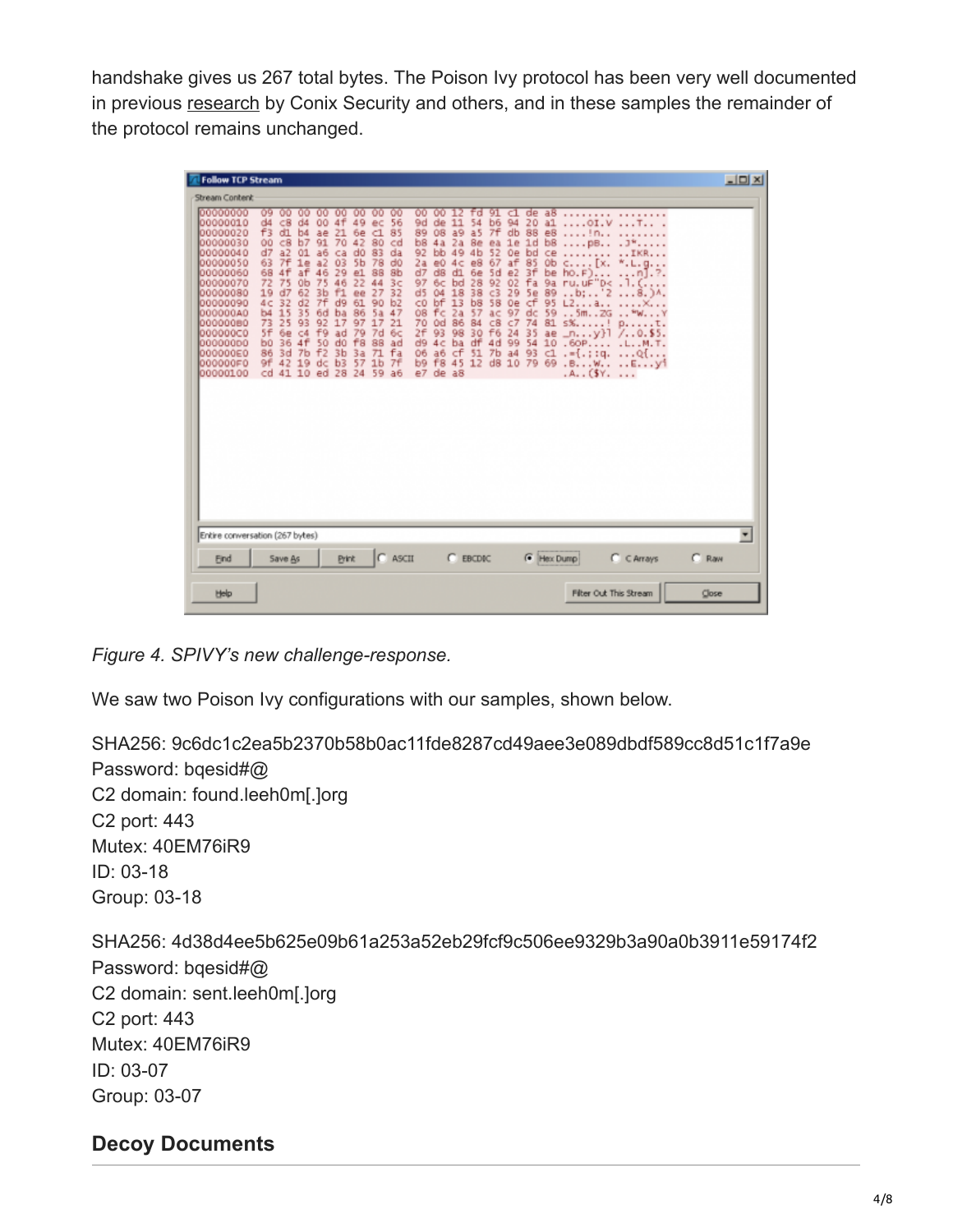Decoy documents are a common technique used by many actors to trick victims into believing they have opened legitimate files from spear phishing e-mails. The attacker sends a malicious file which infects the host with malware and then displays a clean document which contains content the victim is expecting to see.

The decoy documents associated with SPIVY are notable because they reference very specific recent events and organizations not widely publicized or known outside of the Hong Kong region and the pro-democracy movement. In addition, all appear to be legitimate invitations to actual events in Hong Kong. One of the decoys purports to be from Joshua Wong, announcing a press conference about ending the Scholarism group to start a progressive democratic political party, Demosistō, in March 2016. Joshua Wong is a well known Hong Kong activist who was one of the founders of the group and is the current Secretary-General for the political party. Scholarism centered around concerns for the Hong Kong's Department of Education adding a mandatory course for all secondary-school students for "moral and national education". Scholarism was successful in stopping the course and its members desired to shift into a political party to effect further change.

#### 學民思潮未來路向記者會

學民思潮是一個學生政治社會運動組織,主張透過社會運動改變政 治體制, 成立於 2011年, 經過 5年的發展, 我們隊香港的社會政治 有著很大的不滿,為此,我們決定將成立政治黨派,為香港社會做出 一份貢獻。我們將在 3 月 24 日在香港文化中心露天廣場 D (尖沙咀 鐘樓旁), 舉行學民思潮未來路向記者會, 我們將邀請現立法會議員 以及各大學的教授與我們一起, 見證一個時代的來臨。

學民思潮發言人

黃之峰

### *Figure 5. Invitation to press conference about disbanding Scholarism and establishing a political party.*

Another decoy concerns the Mong Kok riot that took place February 8, 2016, the first day of the Lunar New Year. It purports to be from the Justice & Peace Commission of the Hong Kong Catholic Diocese and calls for the government to establish an independent commission to investigate the cause of the riots and for parishes to establish booths throughout April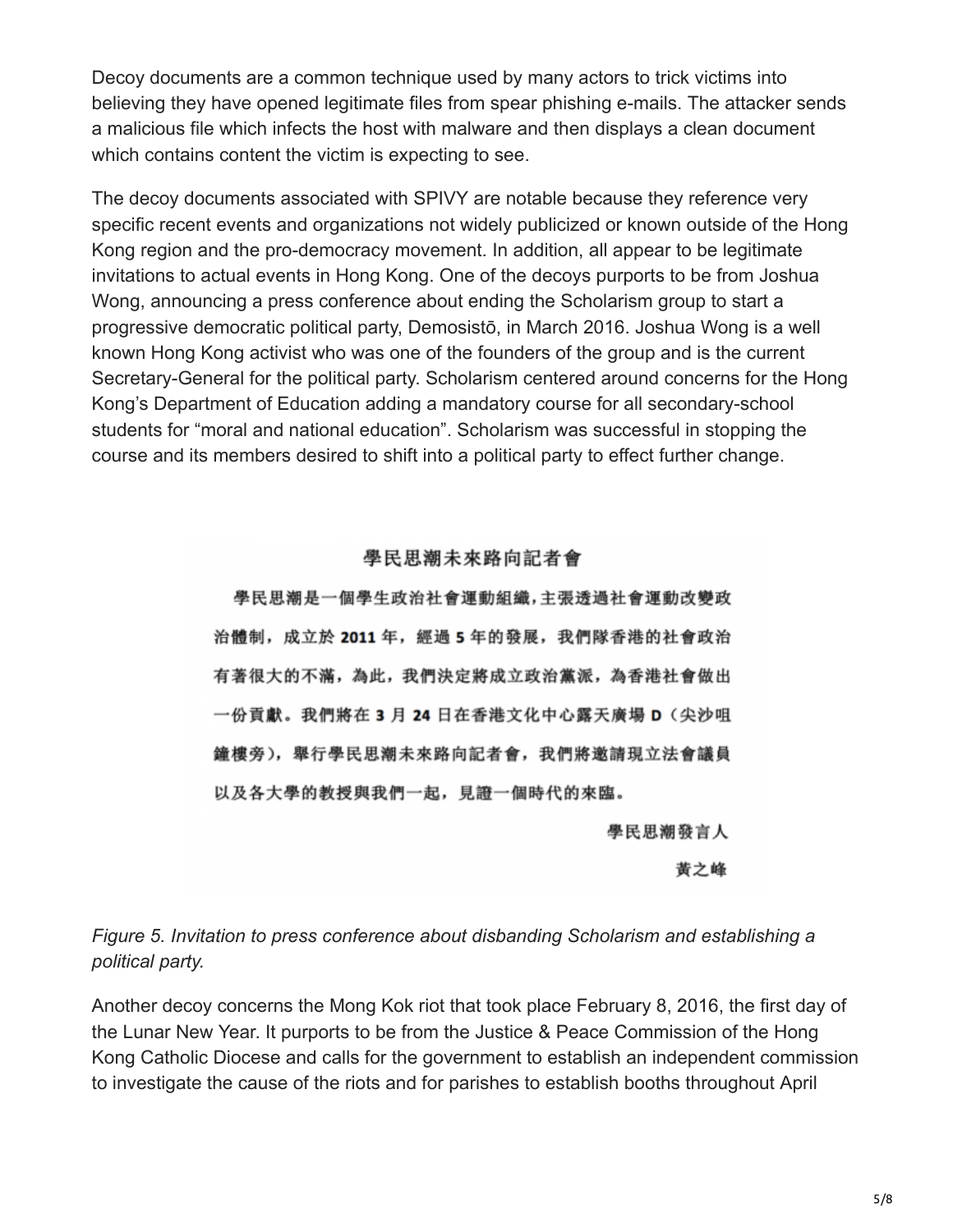staffed with church members advertising this. The riots were officially written off as being caused by a crackdown on unlicensed street vendors, but the decoy claims it's instead a sign of continued civil unrest and dissatisfaction with the government in Hong Kong.



李浩天主教区主教委任 (Appointed by the Catholic Bishop of Hong Kong)

敬愛的主任司鐸:

願上主的慈悲和公義常與您同在!

旺角在農曆新年初二因小販問題發生警民衝突。事件反映了社會的嚴重矛盾和激化。社會各界互 相譴責,政府推卸責任,長遠只會各走極端。我們心繫香港社會,期望各界能正視這問題,竭力消弭 彼此的敵對和共同解決香港的深層次的矛盾。我們相信,唯有透過客觀的調查,尋找事件真相、衝突 背後種種社會成因及提出建議,避免類似事件再次發生,重建溝通的橋樑,才能修補社會的裂痕。

梵二《論教會在現代社會牧職憲章》開首所指:「我們這時代的人們,尤其貧困者和遭受折磨者, 所有喜樂與期望、愁苦與 焦慮,亦是基督信徒的喜樂與期望、愁苦和焦慮。凡屬於人類的種種,在 基督徒心靈内,莫不有所反映。」為此,教區的正義和平委員會發起聯署行動,要求政府設獨立委員 會查旺角騷亂(聯署內容請見附件),希望 貴堂區能鼓勵教友參與聯署行動。

*Figure 6. Decoy allegedly from the Justice & Peace Commission of the Hong Kong Catholic Diocese*

The final decoy is an invitation to an April 4, 2016 wreath laying event held by the Hong Kong Alliance in Support of Patriotic Democratic Movements of China. The event commemorated the 28<sup>th</sup> anniversary of the Tiananmen Square massacre and related events, information to which China heavily censors access for mainland Chinese citizens.

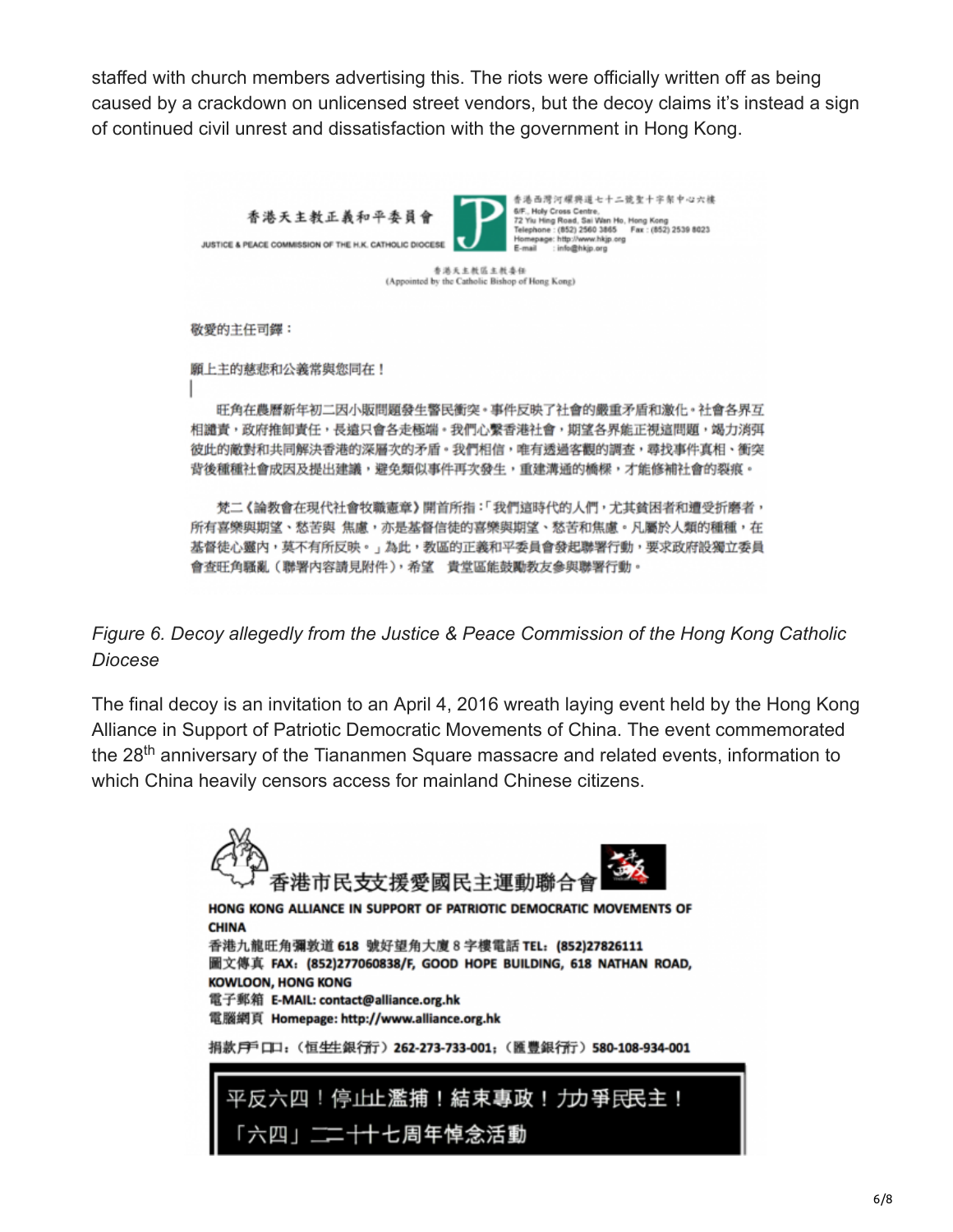*Figure 7. Decoy for an April 4, 2016 wreath laying event commemorating the Tiananmen Square massacre held by the Hong Kong Alliance in Support of Patriotic Democratic Movements of China.*

# **Conclusion**

The venerable Poison Ivy has been revamped and used to continue targeted attacks against pro-democracy activists in Hong Kong. It's fairly common to see actors retool malware to make it harder to detect, though it was rarely seen before with Poison Ivy. The updated execution and communications mechanisms of SPIVY offer insight into the ever changing tools, techniques, and practices of targeted attackers. Unit 42 will continue to follow these attacks and any new Poison Ivy variants and provide updates as we uncover new information. It is clearly demonstrated by this recent campaign that an old dog can learn new tricks.

Pro-democratic activists in Hong Kong have increasingly been targeted by APT campaigns. Below are links to several related reports from different researchers. We don't necessarily link the activity in this blog to any of the specific campaigns cited in the links; instead, they are provided for situational awareness.

- October 2014 [blog](http://www.volexity.com/blog/?p=33) from Volexity titled "Democracy in Hong Kong Under Attack"
- June 2015 [blog](https://citizenlab.org/2015/06/targeted-attacks-against-tibetan-and-hong-kong-groups-exploiting-cve-2014-4114/) from Citizen Lab titled "Targeted Attacks against Tibetan and Hong Kong Groups Exploiting CVE-2014-4114"
- December 2015 [blog](https://www.fireeye.com/blog/threat-research/2015/11/china-based-threat.html) from FireEye titled "China-based Cyber Threat Group Uses Dropbox for Malware Communications and Targets Hong Kong Media Outlets"
- April 2016 [blog](https://citizenlab.org/2016/04/between-hong-kong-and-burma/) from Citizen Lab titled "Between Hong Kong and Burma: Tracking UP007 and SLServer Espionage Campaigns"

Palo Alto Networks customers can identify SPIVY command and control traffic using Threat Prevention signature ID and AutoFocus users can track this family using the [SPIVY](https://autofocus.paloaltonetworks.com/#/tag/Unit42.SPIVY) tag.

# **IOCs**

### **Weaponized EPS Docs:**

13bdc52c2066e4b02bae5cc42bc9ec7dfcc1f19fbf35007aea93e9d62e3e3fd0 4d38d4ee5b625e09b61a253a52eb29fcf9c506ee9329b3a90a0b3911e59174f2 9c6dc1c2ea5b2370b58b0ac11fde8287cd49aee3e089dbdf589cc8d51c1f7a9e

# **Loader Files**

*RasTls.exe* - legitimate, signed binary that is used in the sideloading process 0191cb2a2624b532b2dffef6690824f7f32ea00730e5aef5d86c4bad6edf9ead *ssMUIDLL.dll* - 7a424ad3f3106b87e8e82c7125834d7d8af8730a2a97485a639928f66d5f6bf4